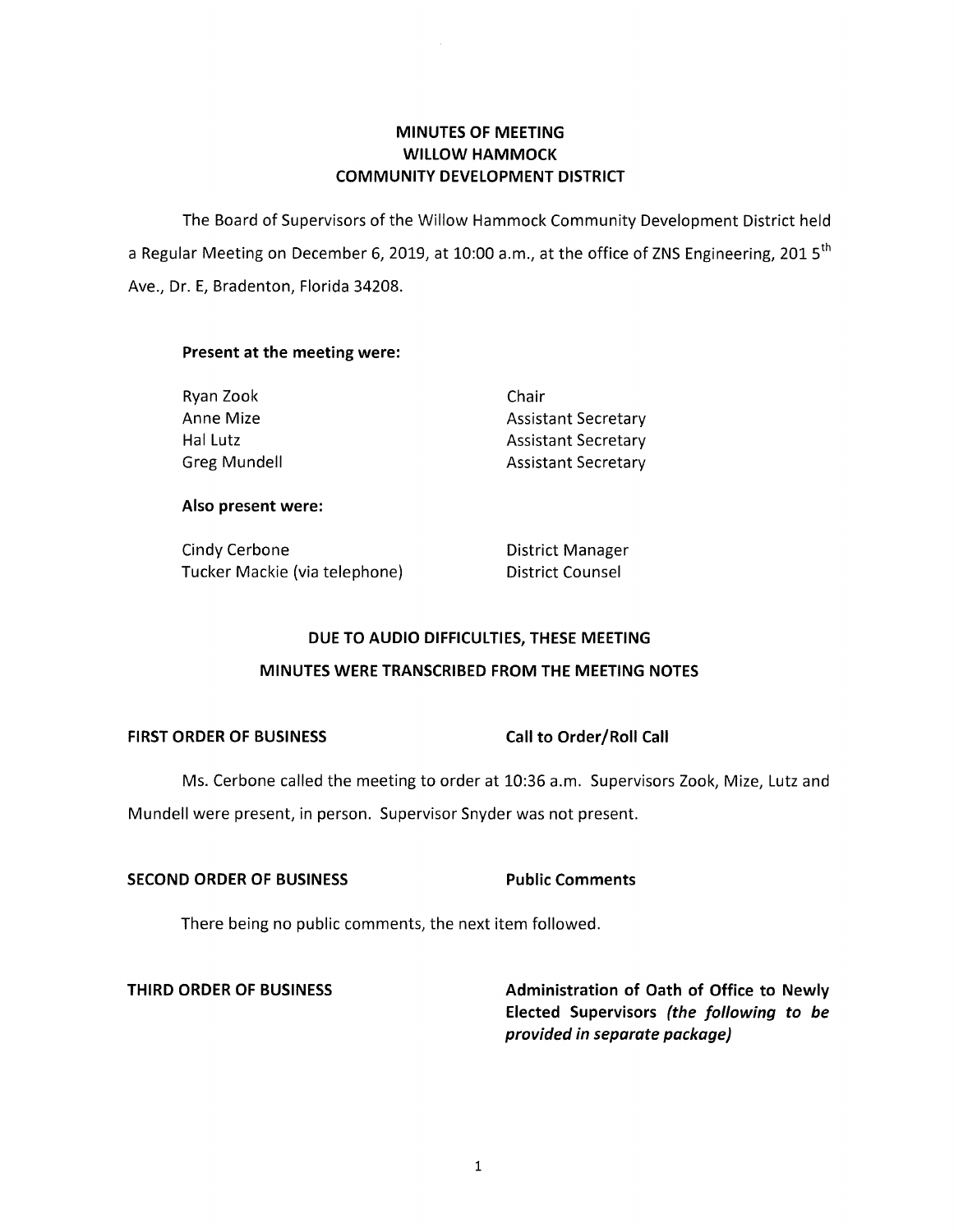Ms. Cerbone, a Notary of the State of Florida and duly authorized, administered the Oath of Office to Mr. Ryan Zook, Ms. Anne Mize and Mr. Hal Lutz. She provided and briefly explained the following items:

- **A. Guide to Sunshine Amendment and Code of Ethics for Public Officers and Employees**
- **B. Membership, Obligations and Responsibilities**
- **C. Financial Disclosure Forms** 
	- I. **Form 1: Statement of Financial Interests**
	- II. **Form lX: Amendment to Form 1, Statement of Financial Interests**
	- Ill. **Form lF: Final Statement of Financial Interests**
- **D. Form SB: Memorandum of Voting Conflict**

**FOURTH ORDER OF BUSINESS Consideration of Resolution 2020-03, Canvassing and Certifying the Results of the Landowners' Election of Supervisors Held Pursuant to Section 190.006(2), Florida Statutes, and Providing an Effective Date** 

Ms. Cerbone recapped the results of the Landowners' Election as follows:

| Seat 3 | Ryan Zook | 128 votes | Four-year Term |
|--------|-----------|-----------|----------------|
| Seat 4 | Anne Mize | 128 votes | Four-year Term |
| Seat 5 | Hal Lutz  | 126 votes | Two-year Term  |

Ms. Cerbone presented Resolution 2020-03.

**On MOTION by Mr. Lutz and seconded by Mr. Zook, with all in favor, Resolution 2020-03, Canvassing and Certifying the Results of the Landowners' Election of Supervisors Held Pursuant to Section 190.006{2), Florida Statutes, and Providing an Effective Date, was adopted.** 

**FIFTH ORDER OF BUSINESS Consideration of Resolution 2020-04, Designating a Chair, a Vice Chair, a Secretary, Assistant Secretaries, a Treasurer and an Assistant Treasurer of the District, and Providing for an Effective Date**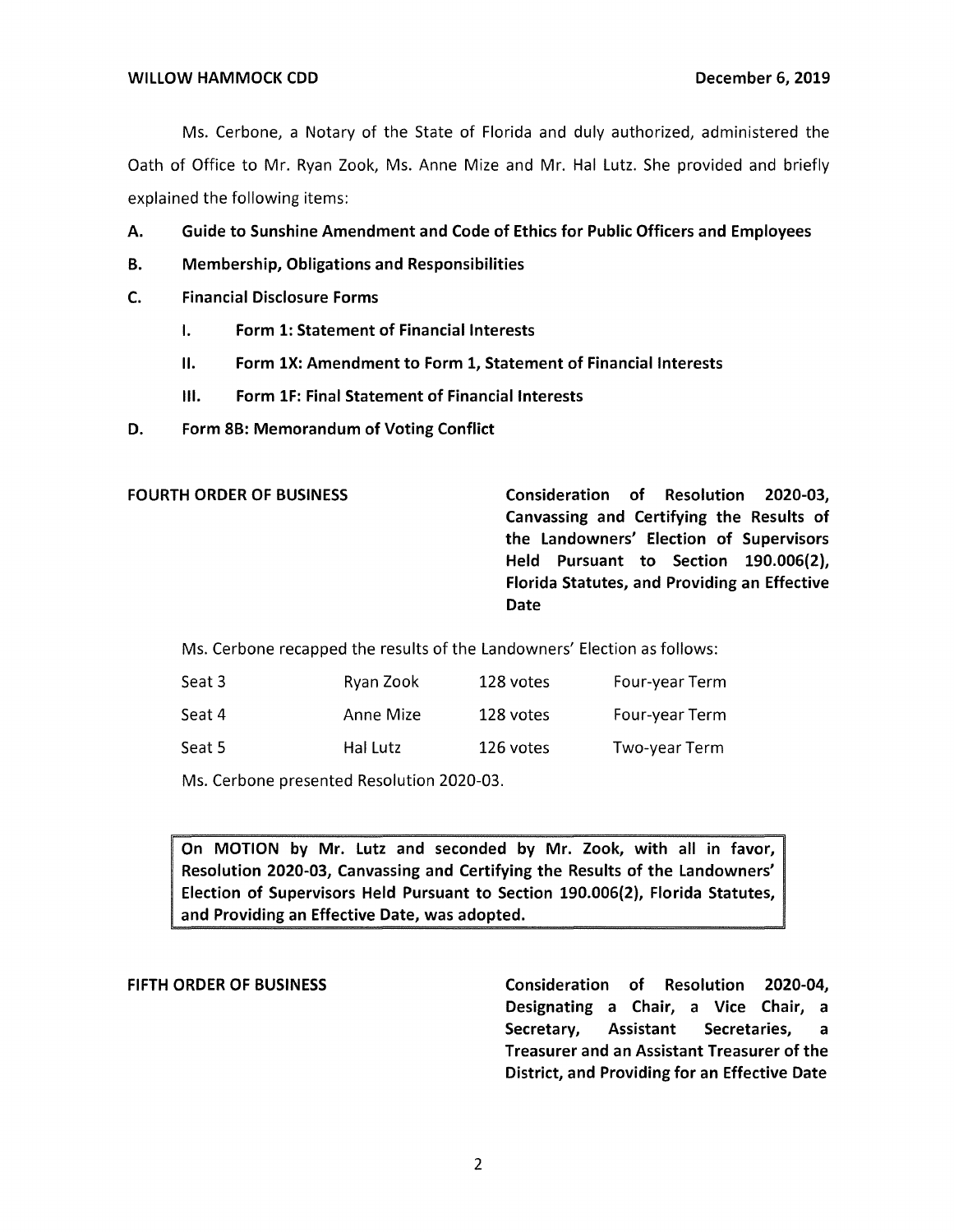Mr. Lutz nominated the slate of officers, as follows:

| Ryan Zook      | Chair                      |
|----------------|----------------------------|
| John Snyder    | Vice Chair                 |
| Craig Wrathell | Secretary                  |
| Hal Lutz       | Assistant Secretary        |
| Greg Mundell   | <b>Assistant Secretary</b> |
| Anne Mize      | <b>Assistant Secretary</b> |
| Cindy Cerbone  | <b>Assistant Secretary</b> |
| Craig Wrathell | Treasurer                  |
| Jeff Pinder    | Assistant Treasurer        |

No other nominations were made.

**On MOTION by Mr. Zook and seconded by Mr. Lutz, with all in favor, Resolution 2020-04, Designating a Chair, a Vice Chair, a Secretary, Assistant Secretaries, a Treasurer and an Assistant Treasurer of the District, as nominated, and Providing for an Effective Date, was adopted.** 

**SIXTH ORDER OF BUSINESS Discussion/Consideration: Meeting Schedule for Remainder of Fiscal Year** 

No changes were made to the meeting schedule.

**SEVENTH ORDER OF BUSINESS Consideration of Resolution 2020-05, Extending the Terms of Office of All Current Supervisors to Coincide with the General Election Pursuant to Section 190.006, Florida Statutes; Providing for Severability; and Providing an Effective Date** 

Ms. Cerbone presented Resolution 2020-05.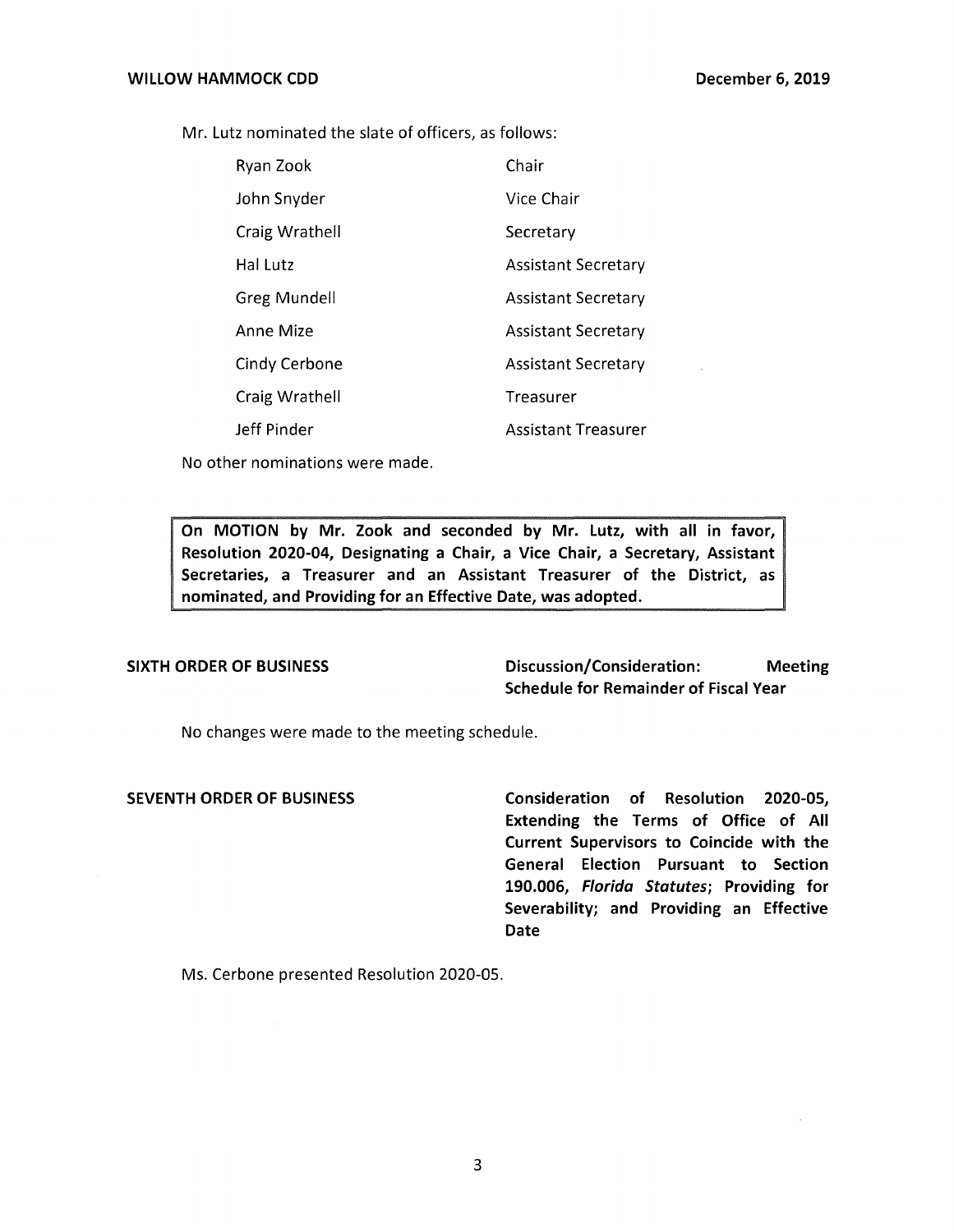On MOTION by Mr. Lutz and seconded by Mr. Mundell, with all in favor, Resolution 2020-05, Extending the Terms of Office of All Current Supervisors to Coincide with the General Election Pursuant to Section 190.006, Florida *Statutes;* Providing for Severability; and Providing an Effective Date, was adopted.

EIGHTH ORDER OF BUSINESS Discussion: Updated Provisions of District's Rules of Procedure

• Resolution 2020-02, To Designate Date, Time and Place of Public Hearing and Authorization to Publish Notice of Such Hearing for the Purpose of Adopting Amended and Restated Rules of Procedure; and Providing an Effective Date

Ms. Cerbone presented Resolution 2020-02.

On MOTION by Mr. Lutz and seconded by Mr. Mundell, with all in favor, Resolution 2020-02, To Designate Date, Time and Place of Public Hearing for March 6, 2020 at 10:00 a.m. at ZNS Engineering, 201  $5<sup>th</sup>$  Avenue Drive E. Bradenton, Florida 34208, and Authorization to Publish Notice of Such Hearing for the Purpose of Adopting Amended and Restated Rules of Procedure; and Providing an Effective Date, was adopted.

NINTH ORDER OF BUSINESS Consideration of Acceptance of Special Warranty Deeds from SFTEN, LLC and Willow Lane Holdings, LLC

Ms. Mackie presented the Special Warranty Deeds from SFTEN, LLC and Willow Lane Holdings, LLC.

On MOTION by Mr. Zook and seconded by Mr. Lutz, with all in favor, the acceptance of the Special Warranty Deeds from SFTEN, LLC and Willow Lane Holdings, LLC, was approved.

TENTH ORDER OF **BUSINESS** Consideration of Assignment and Assumption of Agreement Regarding the Acquisition of Certain Work Product, Infrastructure and Real Property

s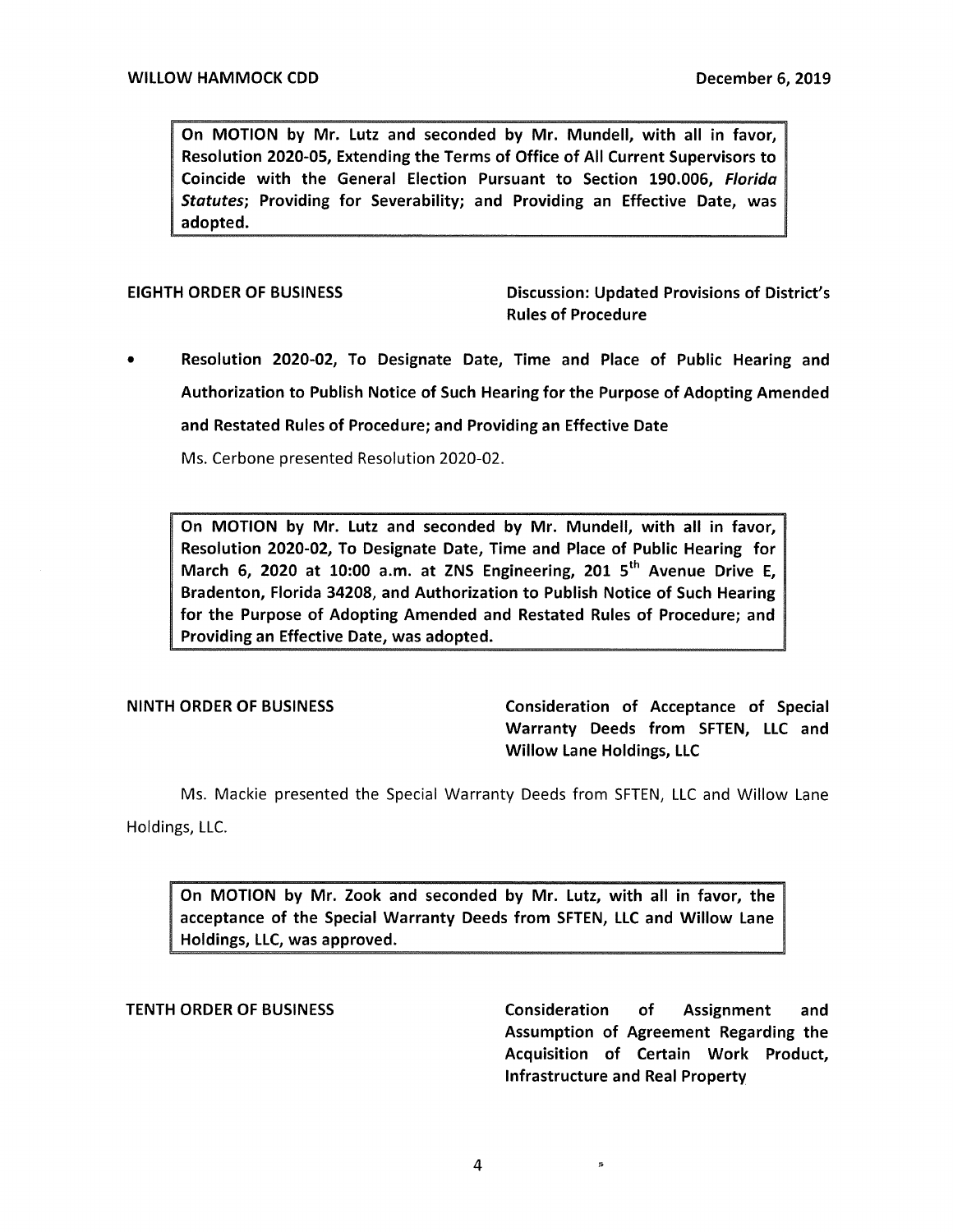This item is presented during the Eleventh Order of Business.

ELEVENTH ORDER OF BUSINESS Consideration of Assignment and Assumption of Agreement Regarding the Completion of Certain Improvements

Ms. Mackie presented the documents from the Tenth and Eleventh Orders of Business.

On MOTION by Mr. Lutz and seconded by Mr. Mundell, with all in favor, Assignment and Assumption of Agreement Regarding the Acquisition of Certain Work Product, Infrastructure and Real Property and Assignment and Assumption of Agreement Regarding the Completion of Certain Improvements, in final form, were approved.

TWELFTH ORDER OF BUSINESS THE SACCEPTANCE of Unaudited Financial Statements as of October 31, 2019

Ms. Cerbone presented the Unaudited Financial Statements as of October 31, 2019.

On MOTION by Mr. Lutz and seconded by Mr. Mundell, with all in favor, the Unaudited Financial Statements as of October 31, 2019, were accepted.

### THIRTEENTH ORDER OF BUSINESS Approval of Minutes

## A. November 1, 2019 Regular Meeting

## B. November 5, 2019 Landowners' Meeting

Ms. Cerbone presented the November 1, 2019 Regular Meeting and November 5, 2019 Landowners' Meeting Minutes.

On MOTION by Mr. Lutz and seconded by Mr. Mundell, with all in favor, the November 1, 2019 Regular Meeting and November 5, 2019 Landowners' Meeting Minutes, as presented, were approved.

### FOURTEENTH ORDER OF BUSINESS Staff Reports

A. District Counsel: Hopping Green & Sams, P.A.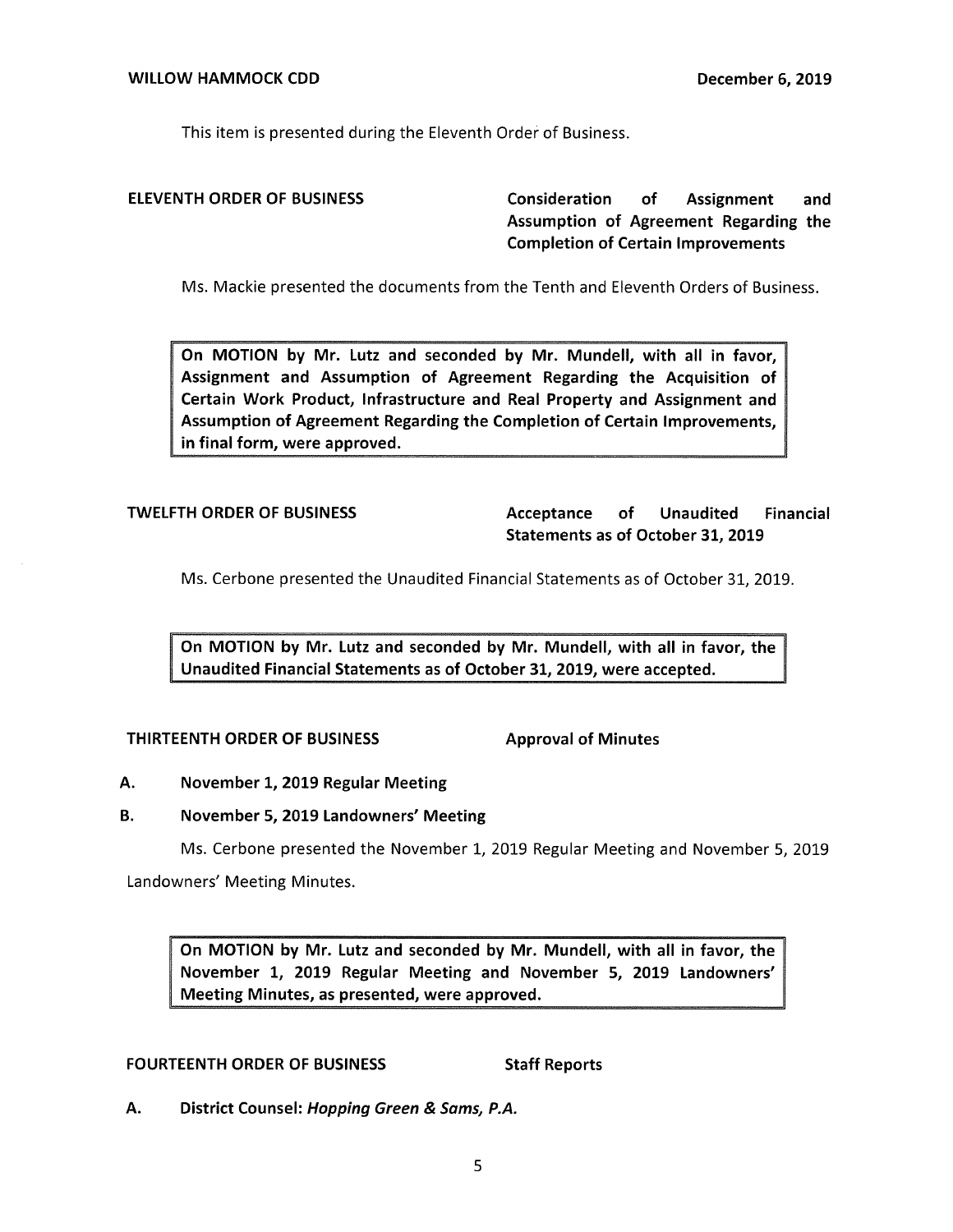Ms. Mackie presented the Second Amendment to the Declaration of Covenants, Conditions and Restrictions.

**On MOTION by Mr. Lutz and seconded by Mr. Zook, with all in favor, the Second Amendment to the Declaration of Covenants, Conditions and Restrictions, was approved.** 

## **B.** District Engineer: ZNS Engineering, L.C.

There being nothing to report, the next item followed.

### **C. District Manager: Wrathe/1, Hunt and Associates, LLC**

- **NEXT MEETING: January 3, 2020 at 10:00 a.m.** 
	- o **QUORUM CHECK**

Discussion ensued regarding canceling the January and February meetings.

**MOTION by Mr. Lutz and seconded by Mr. Mundell, with all in favor,**  cancellation of the January 3 and February 7, 2020 meetings, was approved.

**FIFTEENTH ORDER OF BUSINESS Board Members' Comments/Requests** 

There being no Board Members' comments or requests, the next item followed.

## **SIXTEENTH ORDER OF BUSINESS Public Comments**

There being no public comments, the next item followed.

## **SEVENTEENTH ORDER OF BUSINESS Adjournment**

There being nothing further to discuss, the meeting adjourned.

**On MOTION by Mr. Lutz and seconded by Mr. Zook, with all in favor, meeting adjourned at 10:49 a.m.**